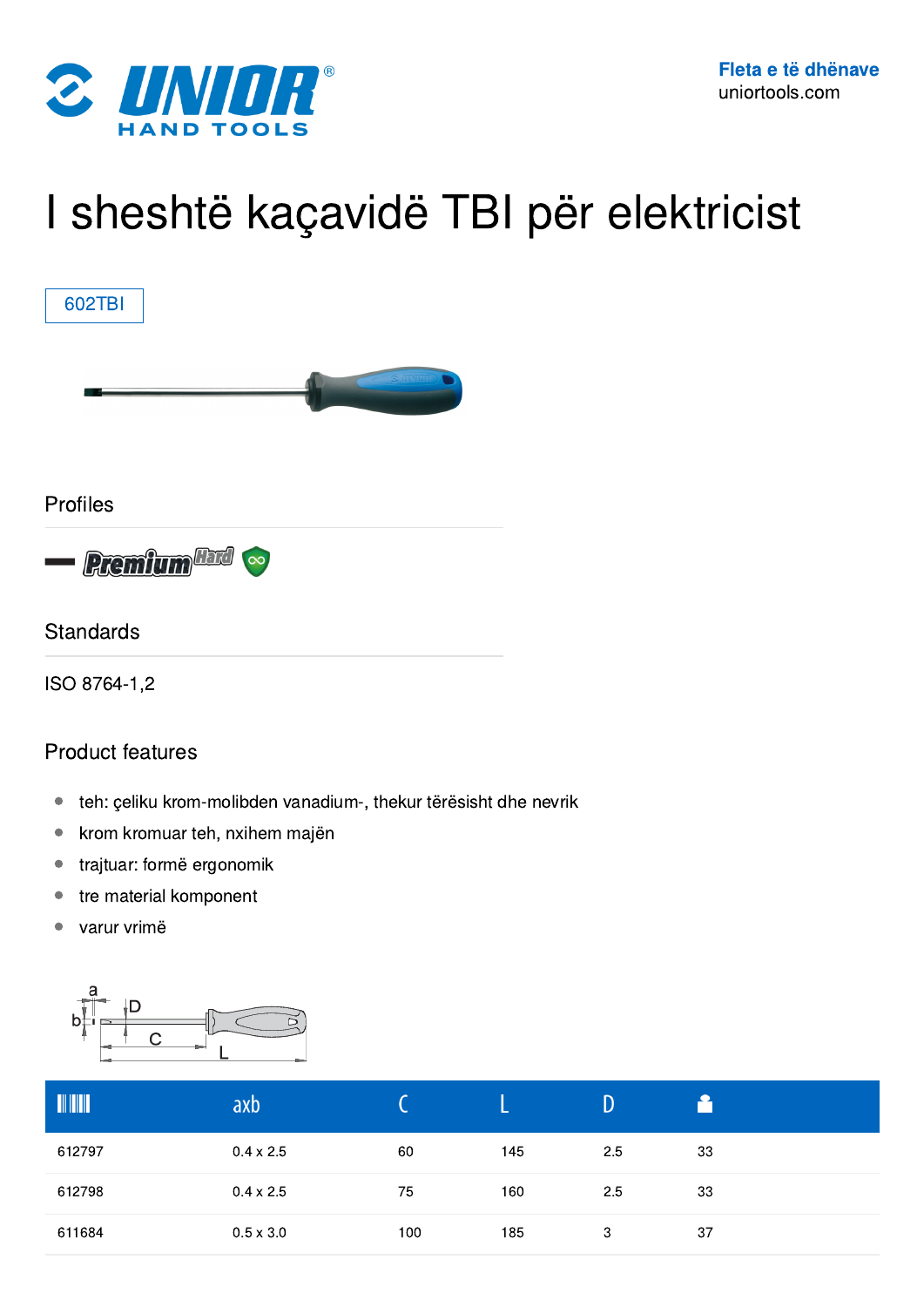|        | axb              | C   | L   | $\mathsf{D}$            | A      |
|--------|------------------|-----|-----|-------------------------|--------|
| 612799 | $0.5 \times 3.0$ | 150 | 235 | $\,3$                   | 39     |
| 612800 | $0.6 \times 3.5$ | 100 | 185 | $3.5\,$                 | $39\,$ |
| 612801 | $0.8 \times 4.0$ | 100 | 185 | $\overline{4}$          | 43     |
| 611685 | $0.8 \times 4.0$ | 125 | 210 | $\overline{\mathbf{4}}$ | 45     |
| 612802 | $0.8 \times 4.0$ | 150 | 235 | $\overline{4}$          | 48     |
| 612803 | $0.8 \times 4.0$ | 250 | 335 | $\overline{4}$          | 56     |
| 612804 | $1.0 \times 5.5$ | 125 | 225 | $5.5\,$                 | 75     |
| 611686 | $1.0 \times 5.5$ | 150 | 250 | $5.5\,$                 | 81     |
| 616843 | $1.0 \times 5.5$ | 280 | 380 | 5.5                     | 103    |
| 612805 | $1.2 \times 6.5$ | 150 | 260 | 6.5                     | 113    |
| 616844 | $1.2 \times 6.5$ | 280 | 390 | 6.5                     | 145    |
| 612806 | $1.2 \times 8.0$ | 175 | 295 | $\bf 8$                 | 163    |

\* Imazhet e produkteve janë simbolike. Të gjitha dimensionet janë në mm, pesha në gram.

## Usage (pictures)



## Safety tips



● Use a screw holding screwdriver to get screws started in awkward, hard-to-reach areas.

● Use a stubby screwdriver in close quarters where a conventional screwdriver cannot be used.

● A rounded tip should be redressed with a file; make sure edges are straight.

• Screwdrivers used in the shop are best stored in a rack. This way, the proper selection of the right screwdriver can be quickly made.



● Don't use pliers on the handle of a screwdriver to get extra turning power. A wrench should only be used on the square shank or bolster of a screwdriver that is especially designed for that purpose.

● Don't expose a screwdriver blade to excessive heat as it may reduce the hardness of the blade.

• Don't use a screwdriver with a split or broken handle.